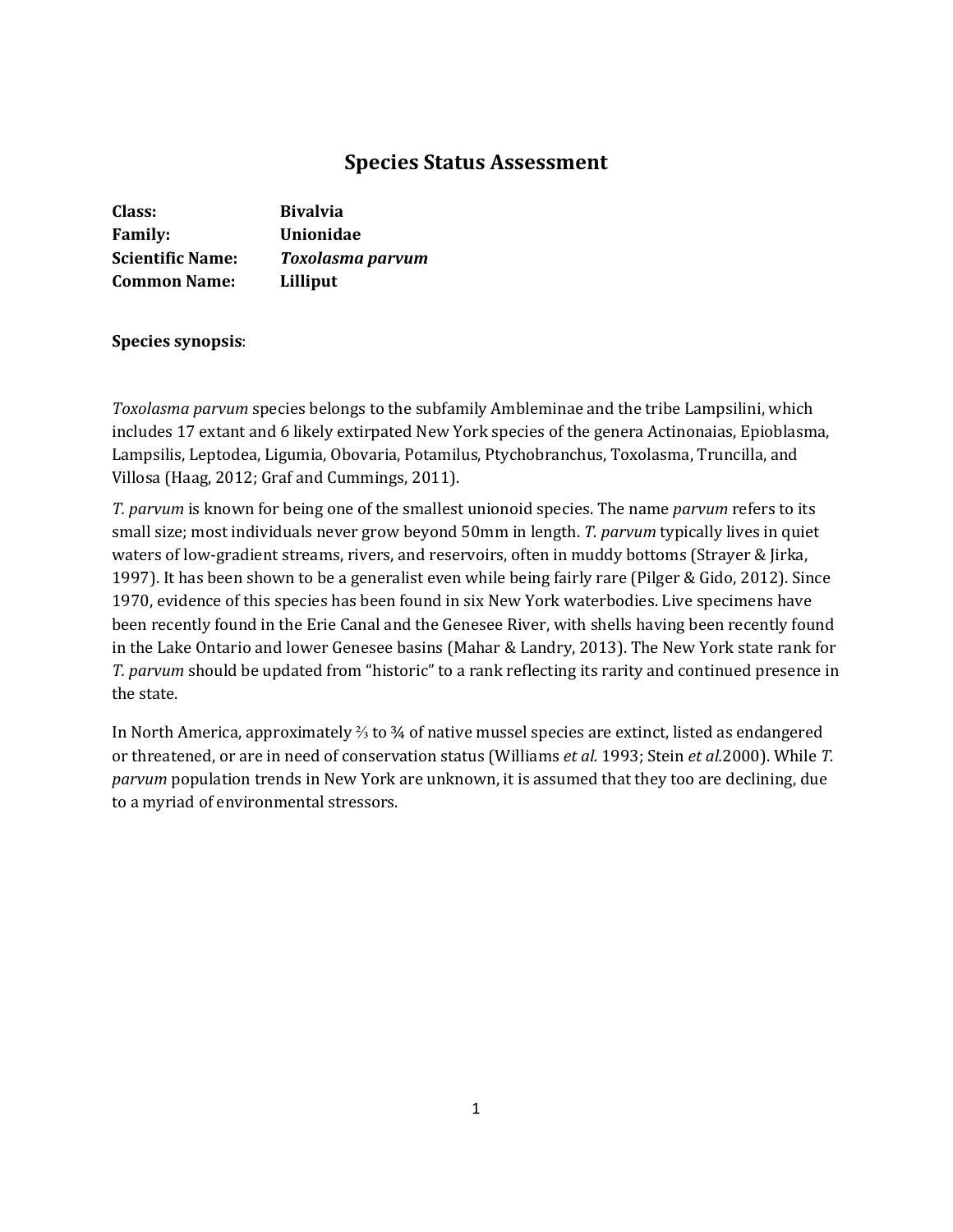### **Status**

## **a. Current and Legal Protected Status**

- **i. Federal \_\_\_\_** None**\_\_\_\_\_\_\_\_\_\_\_\_\_\_\_\_\_\_\_\_\_\_\_\_\_\_\_\_\_\_\_\_\_\_\_Candidate? \_\_\_\_**No**\_\_\_**
- **ii. New York \_\_\_** Species of Greatest Conservation Need

## **b. Natural Heritage Program Rank**

- **i. Global**  $\qquad \qquad \underline{\hspace{1cm}}$  **G5** Secure
- **ii. New York SH** Historic (Note: Ranking is incorrect. Found live 2010 2012) **Tracked by NYNHP? \_\_\_\_\_**Yes**\_\_\_\_**

### **Other Rank:**

American Fisheries Society Status: Currently Stable (1993)

## **Status Discussion:**

This species is widespread throughout the Mississippi River basin to southern Canada. Although considered stable throughout much of its range, it is rare in Canada (only a few records from Ontario remain). It has recently expanded its range in the south and southeastern United States (NatureServe, 2013). However, Watters et al. (2009) reported that this once widespread and abundant species is becoming rare and even extirpated in much of its range due to unknown factors.

# **II. Abundance and Distribution Trends**

## **a. North America**

**i. Abundance**

**\_\_\_\_\_ declining \_\_\_\_\_\_increasing \_\_\_ X \_\_\_stable \_\_\_\_\_unknown ii. Distribution: \_\_\_\_\_ declining \_\_X\_\_\_increasing \_\_\_\_\_\_stable \_\_\_\_\_unknown Time frame considered: \_\_\_\_\_\_\_\_\_\_\_\_\_\_\_\_\_\_\_\_\_\_\_\_\_\_\_\_\_\_\_\_\_\_\_\_\_\_\_\_\_\_\_\_\_\_\_\_\_\_\_\_\_\_\_\_\_**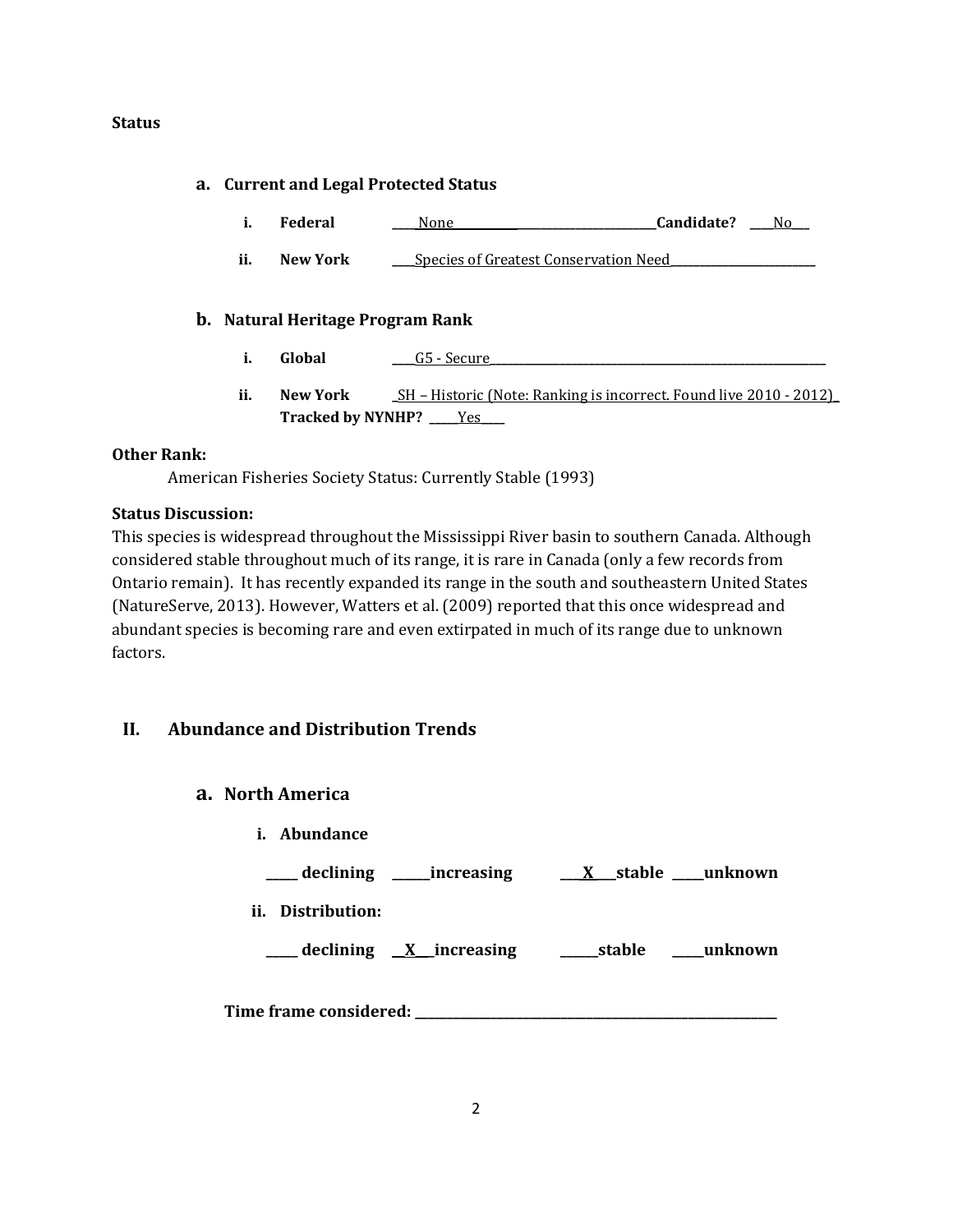- **b. Regional** 
	- **i. Abundance**

| declining<br>increasing                          | X stable               | unknown |
|--------------------------------------------------|------------------------|---------|
| Distribution:<br>Ħ.                              |                        |         |
|                                                  | stable<br>$\mathbf{X}$ | unknown |
| Regional Unit Considered:___<br><b>Northeast</b> |                        |         |
| <b>Time Frame Considered:</b>                    |                        |         |

**c. Adjacent States and Provinces**

| <b>CONNECTICUT</b>                                                | Not Present $X$      | No data $\_\_\_\_\_\_\_\_\_\_\$ |
|-------------------------------------------------------------------|----------------------|---------------------------------|
| <b>MASSACHUSETTS</b>                                              | Not Present $X$      | No data $\_\_$                  |
| <b>NEW JERSEY</b>                                                 | Not Present $X$      | No data $\_\_$                  |
| <b>ONTARIO</b>                                                    | Not Present ________ | No data $\_\_\_\_\_\_\_\_\_\_\$ |
| <i>i.</i> Abundance                                               |                      |                                 |
|                                                                   |                      |                                 |
| ii. Distribution:                                                 |                      |                                 |
|                                                                   |                      |                                 |
| Time frame considered: 2003-2013                                  |                      |                                 |
| Listing Status: _____ S1____Federally and Provincially Endangered |                      |                                 |

Appears to occupy its known historic range but rarely encountered and impossible to estimate trends in abundance (Morris, personal communication).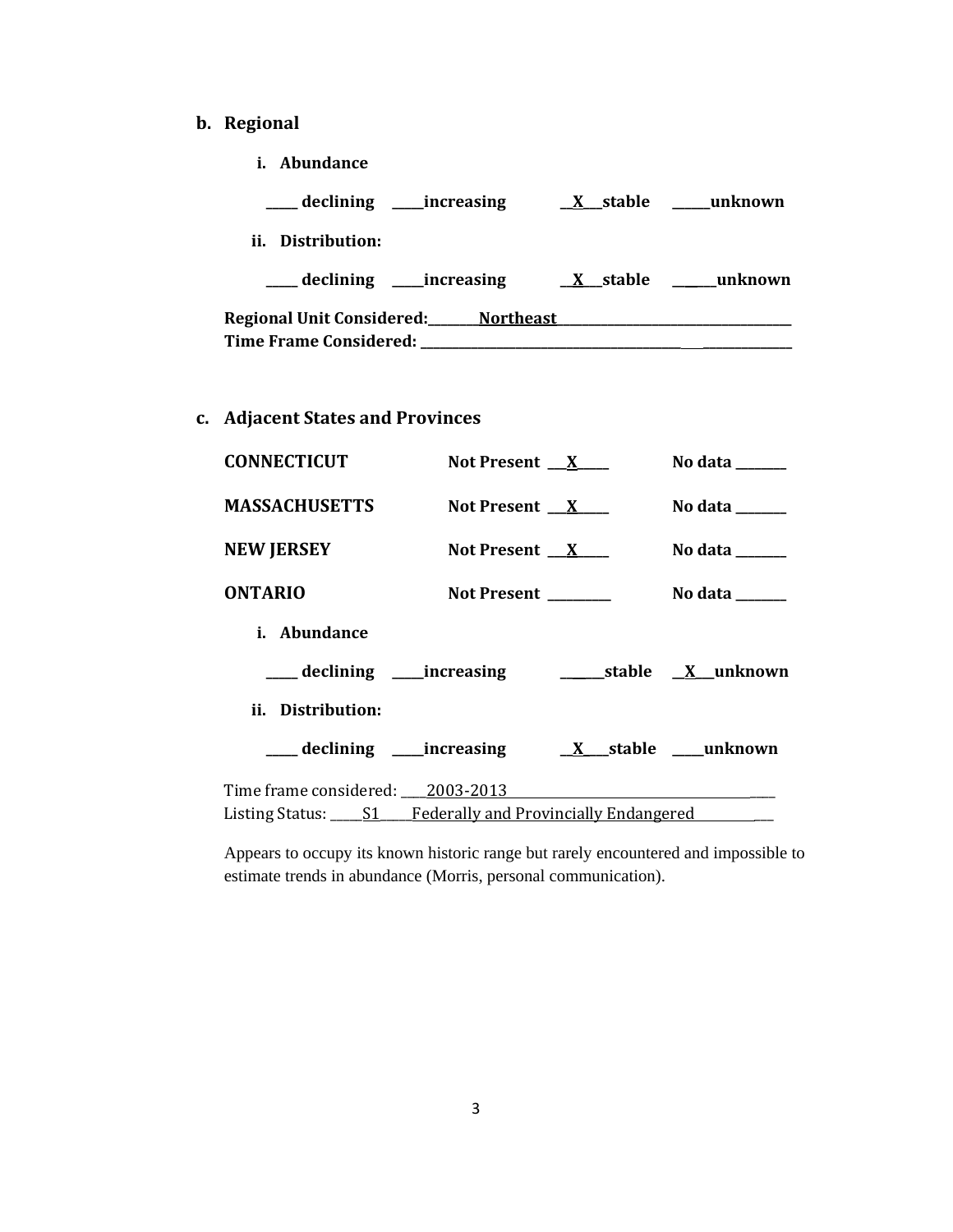| i. Abundance                                                                               |                          |                                     |
|--------------------------------------------------------------------------------------------|--------------------------|-------------------------------------|
|                                                                                            |                          |                                     |
| ii. Distribution:                                                                          |                          |                                     |
|                                                                                            |                          |                                     |
|                                                                                            |                          |                                     |
| Listing Status: _S1S2, PA Biological Survey recommends upgrading to Endangered<br>SGCN? No |                          |                                     |
| <b>QUEBEC</b>                                                                              | Not Present $\mathbf{X}$ | No data ______                      |
| <b>VERMONT</b>                                                                             | Not Present $X_{-}$      | <b>No data</b> _______              |
| d. NEW YORK                                                                                |                          | No data $\_\_\_\_\_\_\_\_\_\_\_\_\$ |
| i. Abundance                                                                               |                          |                                     |
|                                                                                            |                          |                                     |
| ii. Distribution:                                                                          |                          |                                     |
|                                                                                            |                          |                                     |
|                                                                                            |                          |                                     |

### **Monitoring in New York.**

As part of a State Wildlife Grant, NYSDEC Region 8 Fisheries and Wildlife staff is conducting a baseline survey of tributaries in central and western NY for native freshwater mussels 2009 – 2017.

### **Trends Discussion:**

Trends for New York populations are difficult to determine as most historic data comes from opportunistic naturalist collections, as opposed to more comprehensive baseline surveys. For example, mussels were documented for the first time in 50 of the 106 streams surveyed to date by the Southern Lake Ontario mussel inventory project (Mahar & Landry, 2013). This is because many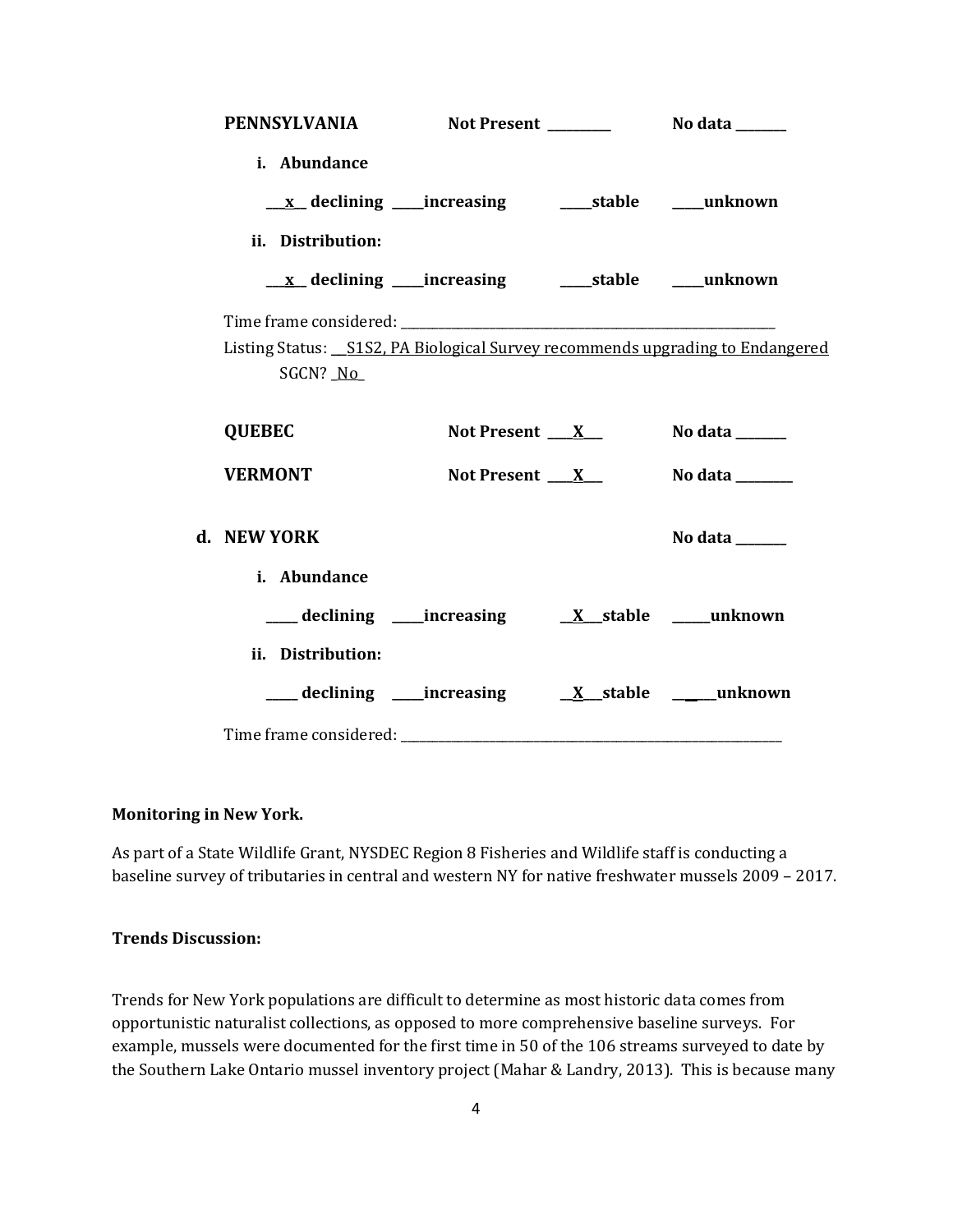of these streams had never before been surveyed for mussels, not because mussel distribution has dramatically increased. In North America, approximately 2/3 to ¾ of native mussel species are extinct, listed as endangered or threatened, or are in need of conservation status (Williams *et al.*  1993; Stein *et al.*2000). Based on New York's Natural Heritage S-rank, sparse historical data, and the plight of North America's freshwater mussels, it is assumed that trends are declining due to a myriad of environmental stressors.



Figure 1. *T.parvum* distribution in North America (NatureServe, 2013). This map is incorrect. Although rare, *T. parvum* is not extirpated from New York's SE and SW Lake Ontario basins (Mahar & Landry, 2013).

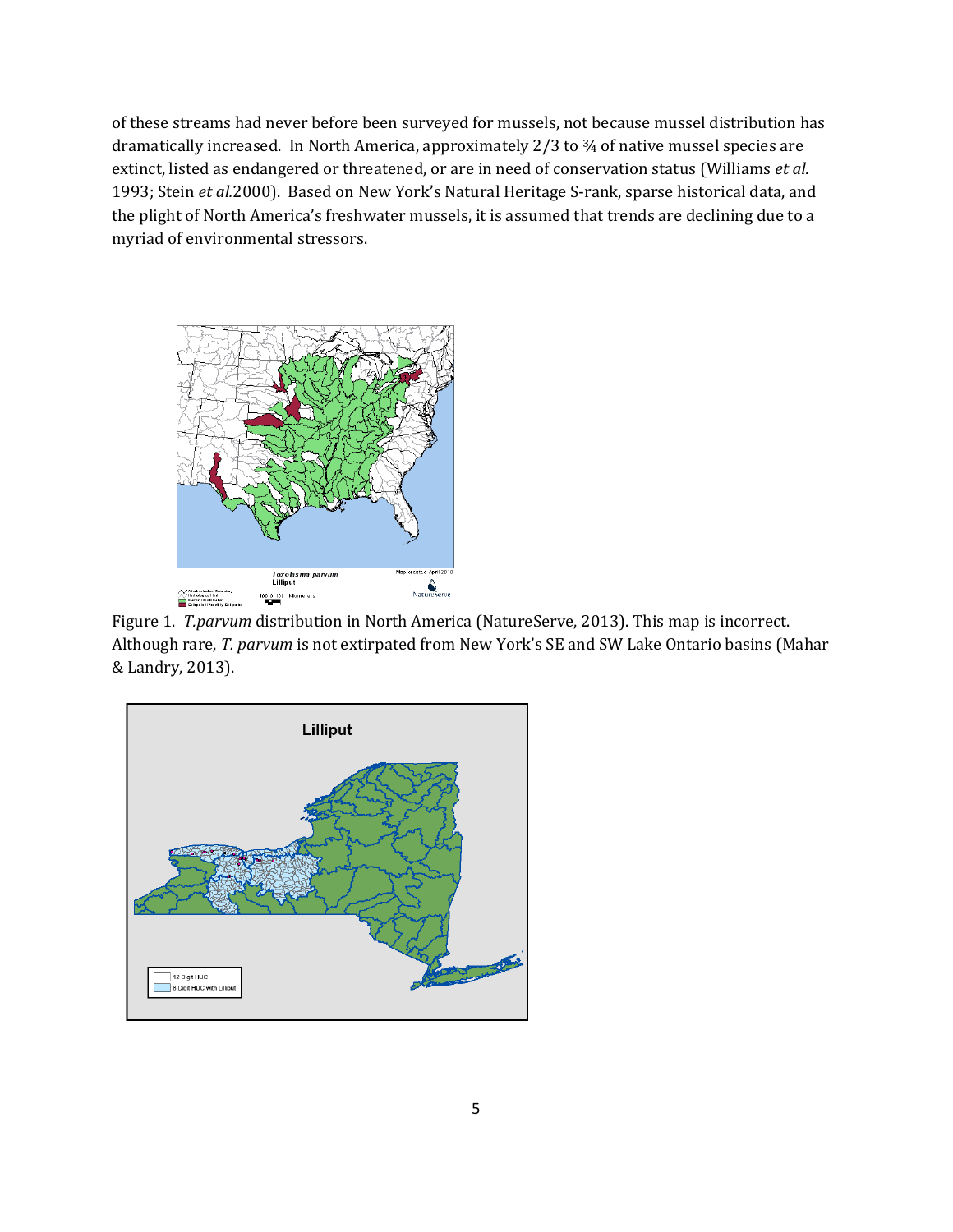Figure 2. *T. parvum* post 1970 distribution in New York (Mahar & Landry, 2013; Harman and Lord, 2010; The Nature Conservancy, 2009; New York Natural Heritage Program, 2013; White et al., 2011).

### **III. New York Rarity, if known:**

| <b>Historic</b> | # of Animals | # of Locations | % of State                      |
|-----------------|--------------|----------------|---------------------------------|
| prior to 1970   | unknown      | 6 waterbodies  | $\sim$ 5 of 56 HUC 8 watersheds |
| prior to 1980   |              |                |                                 |
| prior to 1990   |              |                |                                 |

### **Details of historic occurrence:**

Historic records for *T. parvum* in New York include the Erie Canal (at Buffalo, Pittsford, and 2 km west to Macedon), Ives Ice Pond (in Tonawanda, Erie County), Genesee Canal (Monroe County), Seneca River, Syracuse, and Old Erie Canal (Onondaga County). Apparently this species followed the Erie Canal eastward into central New York (Strayer & Jirka, 1997).

| Current |        | # of Animals # of Locations |  | % of State                             |
|---------|--------|-----------------------------|--|----------------------------------------|
|         | 3 live |                             |  | 6 waterbodies 5 of 56 HUC 8 watersheds |

### **Details of current occurrence:**

Since 1970, *T. parvum* has been found in six New York State waterbodies (Figure 2).

*T. parvum* was found live in the Genesee River at Mt. Morris, and in the Erie Canal in Palmyra and at Lock 30 (Macedon, Wayne Co.). Fresh shells have been found in the West Lake Ontario basin (Fourmile Creek, Niagara County), the Mid Lake Ontario basin (Red Creek and Allen Creek, both in Monroe County), and the Lower Genesee basin (Honeoye Creek, a tributary to the Genesee River). In addition, 55 lilliput shells were found in the Erie Canal at eleven locations between the Royalton, Niagara County and Lyons, Wayne County, with 27 of those shells found in Brockport, Monroe County (Mahar & Landry, 2013).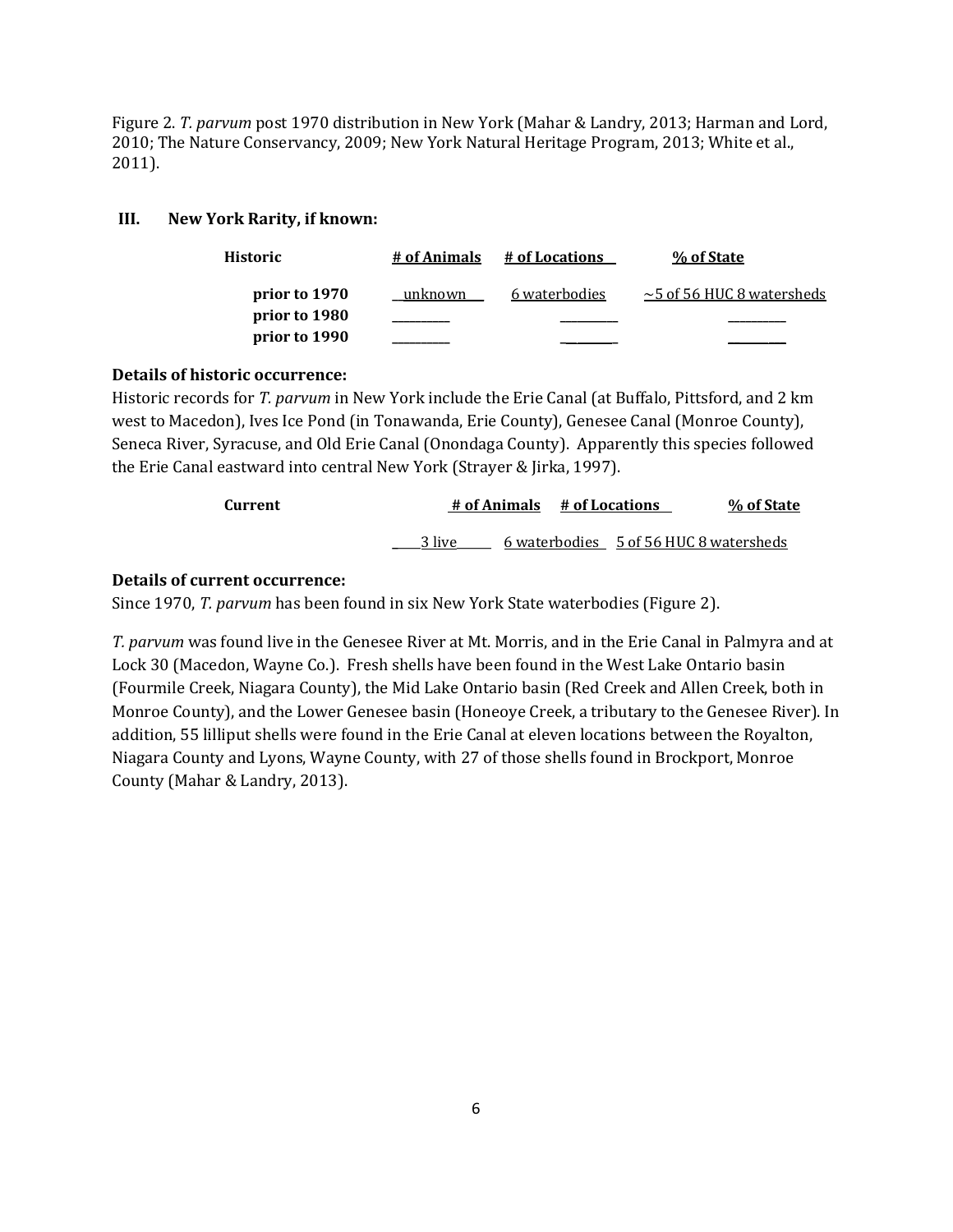#### **New York's Contribution to Species North American Range:**

| % of NA Range in New York | <b>Classification of New York Range</b> |
|---------------------------|-----------------------------------------|
| $\sim$ 100 (endemic)      | – Core                                  |
| $-76-99$                  | $X$ Peripheral                          |
| 51-75                     | <b>Disjunct</b>                         |
| 26-50                     | Distance to core population:            |
| $1-25$                    | 900 miles                               |

## **IV. Primary Habitat or Community Type:**

**1.** Medium River; Low Gradient; Assume Moderately Buffered (Size 3+ rivers); Warm

**2.** Headwater/Creek; Low-Moderate Gradient; Moderately Buffered, Neutral; Transitional Cool

**3.** Medium River; Moderate-High Gradient; Assume Moderately Buffered (Size 3+ rivers); Warm

### **Habitat or Community Type Trend in New York:**

| <b>Declining</b>           | <b>Stable</b> |            | Increasing $\underline{\mathbf{X}}$ Unknown |
|----------------------------|---------------|------------|---------------------------------------------|
|                            |               |            |                                             |
| <b>Habitat Specialist?</b> |               | <b>Yes</b> | No.<br>$\mathbf{X}$                         |
| <b>Indicator Species?</b>  |               | Yes.       | No                                          |

#### **Habitat Discussion:**

*T. parvum* can be found in the shallows of lakes, ponds, and reservoirs, as well as in low gradient, quiet waters of creeks, and small to large rivers, where it lives in soft substrate of mud, sand, or fine gravel (Cummings & Mayer, 1992, Metcalfe-Smith et al., 2005; McMurray et al., 2012; Parmalee & Bogan, 1998; Strayer & Jirka, 1997). In large rivers and wetlands, it can be found in backwater areas with little current. In New York, *T. parvum* is most common in the muddy substrate of low gradient canals and creeks (Mahar & Landry, 2013). *T. parvum* is considered a generalist (Pilger & Gido, 2012, NatureServe, 2013).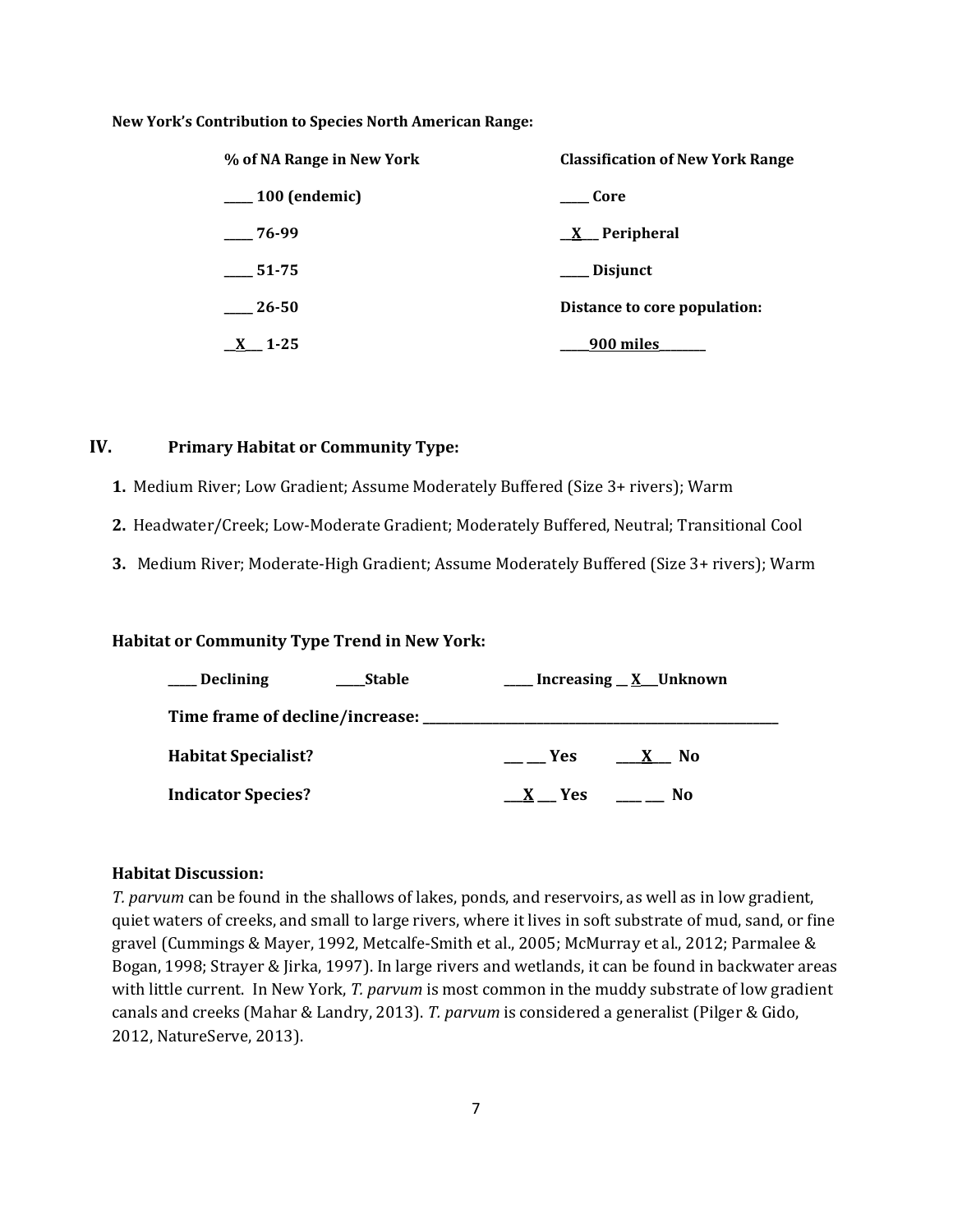- **V. New York Species Demographics and Life History**
	- **\_\_X\_\_\_\_ Breeder in New York**
		- **\_\_\_X\_\_ Summer Resident**
		- **\_\_\_X\_\_ Winter Resident**
		- **\_\_\_\_\_ Anadromous**
	- **\_\_\_\_\_ Non-breeder in New York**
		- **\_\_\_\_\_ Summer Resident**
		- **\_\_\_\_\_ Winter Resident**
		- **\_\_\_\_\_ Catadromous**
	- **\_\_\_\_\_ Migratory only**
	- **\_\_\_\_\_Unknown**

#### **Species Demographics and Life History Discussion:**

Upstream males release sperm into the water. Females downstream take up the sperm with incoming water. Fertilization success may be related to population density, with a threshold density required for any reproductive success to occur. Eggs are fertilized within the female. Like nearly all North American mussels, *T. parvum* must parasitize an often specific vertebrate host to complete its life cycle. It is suspected that some mussel populations are not recruiting because their hosts no longer occur with them. Once released by the female, glochidia must acquire a suitable host or die, usually within 24-48 hours. After attaching to a suitable host, glochidia encyst, usually at the fish's gills or fins and receive food and dispersal. Once the glochidia metamorphose into juveniles, they drop from the host. If they land in suitable habitat, they will burrow into the substrate, where they may remain for several years (Watters et al., 2009).

In the adult form, freshwater mussels are basically sessile; movement is limited to a few meters of the lake or river bottom. The only time that significant dispersal can take place is during the parasitic phase. Infected host fishes can transport the larval unionids into new habitats, and can replenish depleted populations with new individuals. Dispersal is particularly important for genetic exchange between populations. Dispersal is likely to be a slow process for mussels which use resident fishes with limited home ranges as their hosts (COSEWIC as sited in NatureServe, 2013).

It has an opportunistic life history strategy. This strategy is often characterized by short life span, early maturity, high fecundity achieved soon after maturation, and, to a lesser extent, moderate to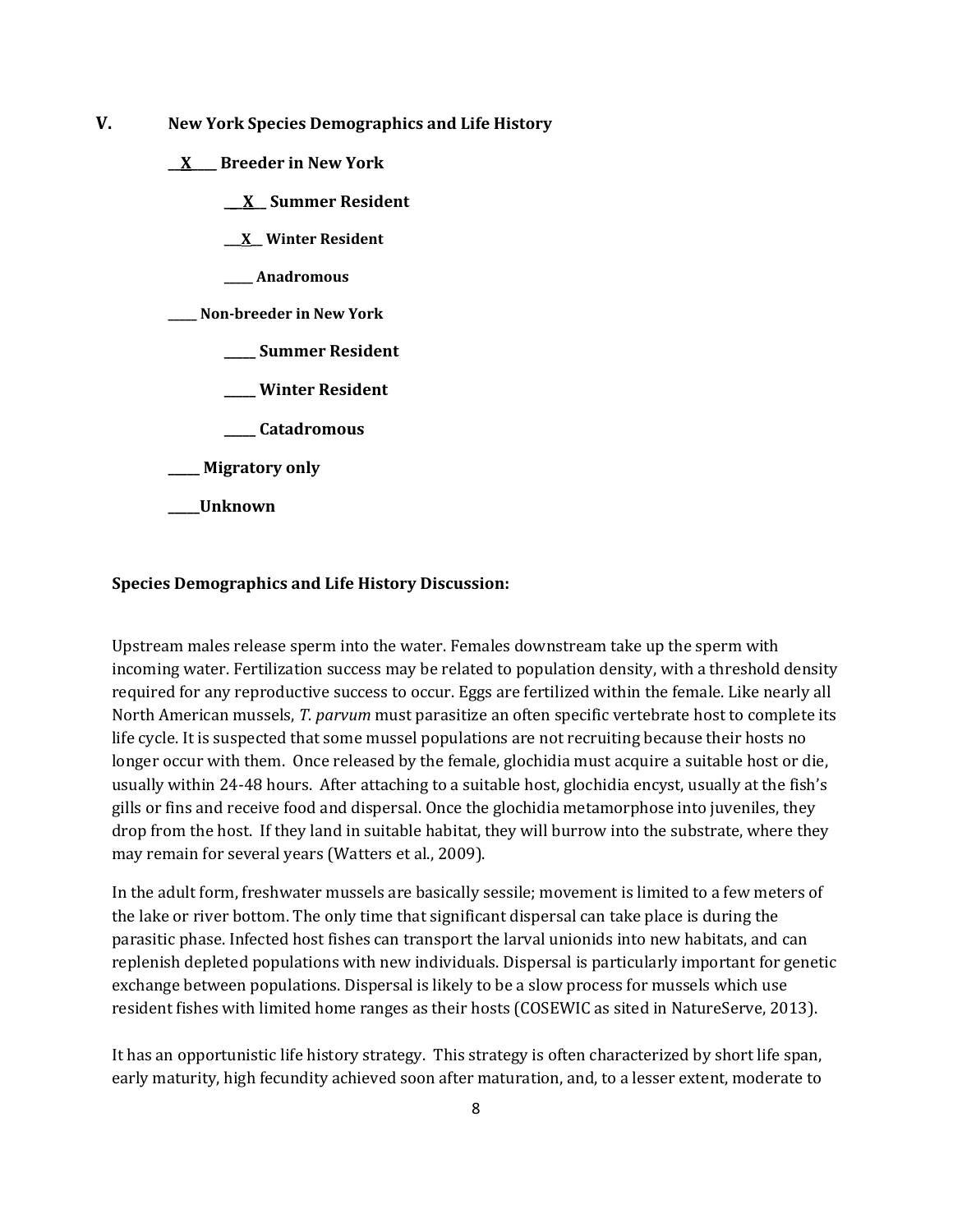large body size. Species in this group have the fastest growth rates and highest reproductive effort. Nearly all opportunistic species are long-term brooders. This life history strategy is considered an adaptation for rapid colonization and persistence in disturbed and unstable but productive habitats (Haag, 2012).

While *T. parvum* is a short lived species, with most individuals less than five years old, exceptional specimens may reach up to 12 years in age. Some, but not all, populations of this species are thought to consist of hermaphrodites, although the sexuality of New York's specimens has not been investigated (Strayer & Jirka, 1997; Watters et al., 2009). Hermaphroditism affords benefits when population densities are low; under such conditions, females may switch to self-fertilization to ensure that recruitment continues. This species is bradytictic, with eggs present in June and August and glochidia persisting to the following July (Watters et al., 2009).

Various centrarchids serve as hosts (Strayer & Jirka, 1997). Glochidial transformation has been documented on johnny darter (*Etheostoma nigrum*) and green sunfish (*Lepomis cyanellus*). Additional possible hosts include warmouth (*Lepomis gulosus*), orangespotted sunfish (*Lepomis humilis*), bluegill (*Lepomis macrochirus*), and white crappie (*Pomoxis annularis*) (Watters et al., 2009).

### **VI. Threats:**

Watters et al. reports that this once widespread and abundant species is becoming rare and even extirpated in much of its range due to unknown factors (2009).

### **Agricultural Runoff**

Several waterbodies in which *T. parvum* has been found, including the Genesee River, Honeoye Creek, Fourmile Creek, and the Erie Canal, flow through heavily agricultural areas and are likely impacted by associated siltation, pesticide and nutrient loading. Fourmile Creek flows through a golf course 1.5 miles downstream from the site where multiple lilliput shells were found (New York State Landcover, 2010). Aquatic habitats lacking vegetated buffers of adequate width are threatened by runoff from urban areas, roads, lawns, and agricultural land (Gillis, 2012). If best management practices are not closely adhered to, mussel habitat adjacent to wood harvest or agricultural land is subjected to pesticide, fertilizer, and silt/sediment runoff. During recent mussel surveys in Western and Central New York, it has been documented that sufficient vegetated riparian buffers are often lacking along known mussel streams (Mahar & Landry, 2013), indicating that runoff is a major threat to resident mussel populations.

The presence of pesticides and fertilizers in our rural watersheds is nearly ubiquitous (Haag, 2012). And because pesticides and their associated surfactants adsorb onto sediment particles, sedimentation may act as a vector for their transport into the aquatic system (Haag, 2012). Mussels are more sensitive to pesticides than many other animals (Watters et al., 2009). Although effects of pesticides are species-specific, sub-lethal levels of PCBs, DDT, malathion, and other compounds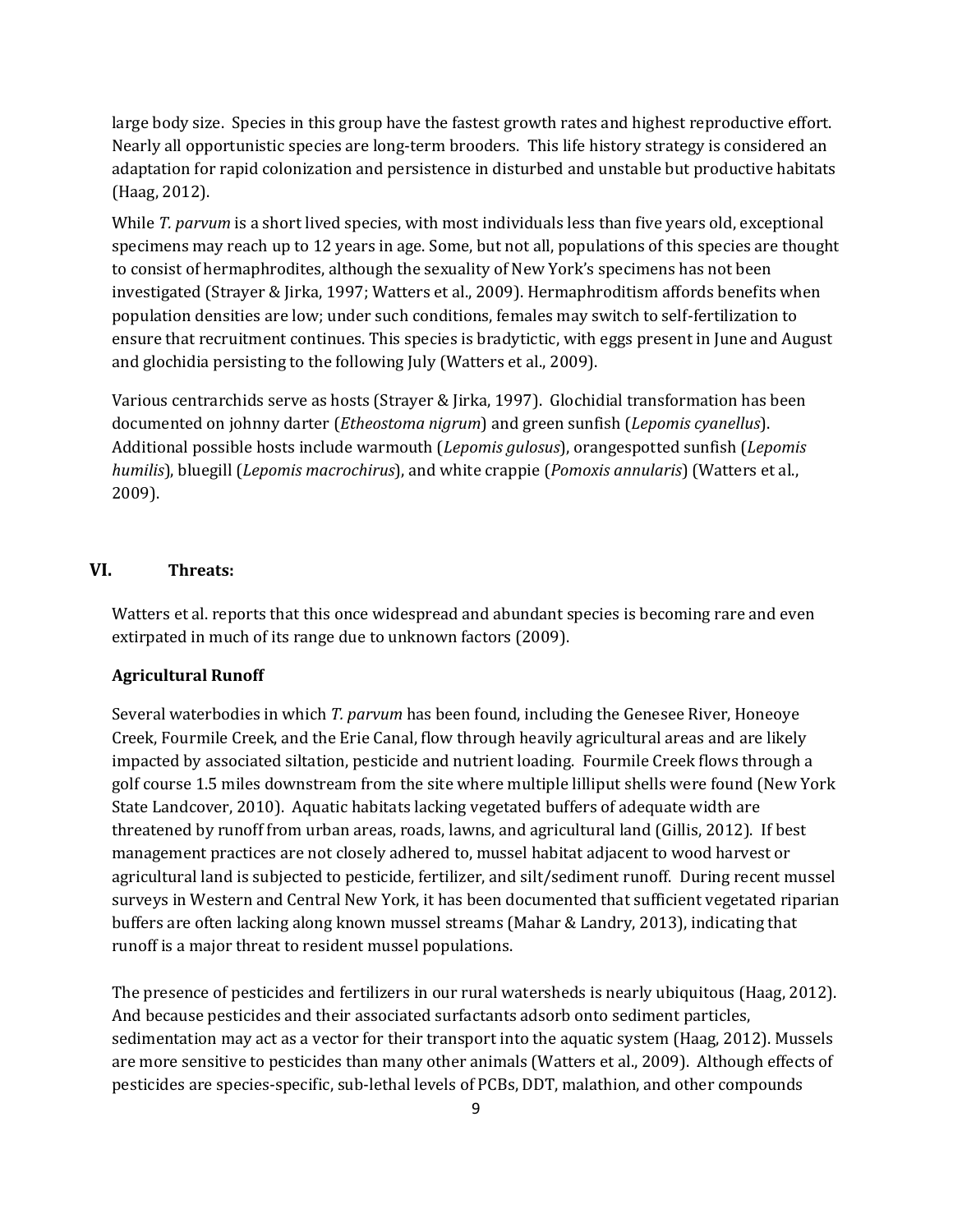inhibit respiratory efficiency and accumulate in the tissues. Atrazine and permethrin at sublethal concentrations reduced juvenile growth (Bringolf et al. 2007a, 2007b) and environmental levels of atrazine altered mussel movement and aggregation behavior (Flynn and Spellman, 2009). Pesticides can affect mussels in many ways, but the full range of long-term effects remains unknown (Haag, 2012).

Fertilizer runoff is also a concern. High inputs of nitrogen from fertilizers can cause increases in ammonia in the water and the substrate, leading to direct toxicity for a wide range of mussel species. Mussels, especially in their early life stages, are more sensitive to un-ionized ammonia than other organisms, and high sensitivity is seen across a range of species and life histories (Haag, 2012). In addition, ammonia adsorbs to sediment particles, resulting in higher nitrogen concentrations in the substrate than in the overlying water. The nitrogen present in the interstitial spaces in the substrate is thought to result in juvenile mortality and to prevent recruitment by some mussel species (Strayer and Malcom, 2012). Studies have suggested decreasing sediment loads entering aquatic systems as the best way to decrease the impact of numerous stressors for mussels in general (Roley et al., 2012).

#### **Runoff from Developed Land**

All six of New York water bodies that host *T. parvum* populations are intermittently bordered by interstate highways, state routes, and/or local roads and lawns, and receive runoff containing metals and road salts from these sources (Gillis, 2012). In addition, Allen Creek and Red Creek, located in Rochester's heavily urbanized area, and the Erie Canal and reaches of the Genesee River, which flow through various municipalities from Mt. Morris to Rochester, receive urban storm water runoff (New York State Landcover, 2010). Mussels are particularly sensitive to heavy metals, more so than many other animals used in toxicological tests (Keller & Zam, 1991). Low levels of metals may interfere with the ability of glochidia to attach to the host (Huebner & Pynnonen, 1992), suggesting that U.S. EPA ambient water quality criteria may not adequately protect mussels from toxic metals (Wang et al., 2011). In addition, increases in salinity from the runoff of salt used for clearing roads in winter may be lethal to glochidia and juvenile mussels (Keller & Zam 1991; Liqouri & Insler 1985; Pandolfo et al., 2012). Based on these studies, the U.S. EPA's ambient water quality criterion for acute chloride exposures may not be protective of all freshwater mussels (Pandolfo et al., 2012).

#### **Treated Wastewater**

The habitats of *T. parvum* on the Genesee River and Honeoye Creek receive treated effluent from sewage treatment plants (SPDES, 2007). Recent studies show that mussel richness and abundance decrease with increased proximity to sewage effluent (Wildenberg, 2012). The input of biomaterial from waste water treatment plants depletes dissolved oxygen levels, negatively impacting mussels. Ammonia from wastewater treatment plants has been found to be toxic to glochidia (Goudraeu et al.*,* 1993) and at sub-lethal exposure, adult mussels exhibit decreased respiratory efficiency (Anderson et al*.,* 1978). Endocrine disrupters from pharmaceuticals are also present in municipal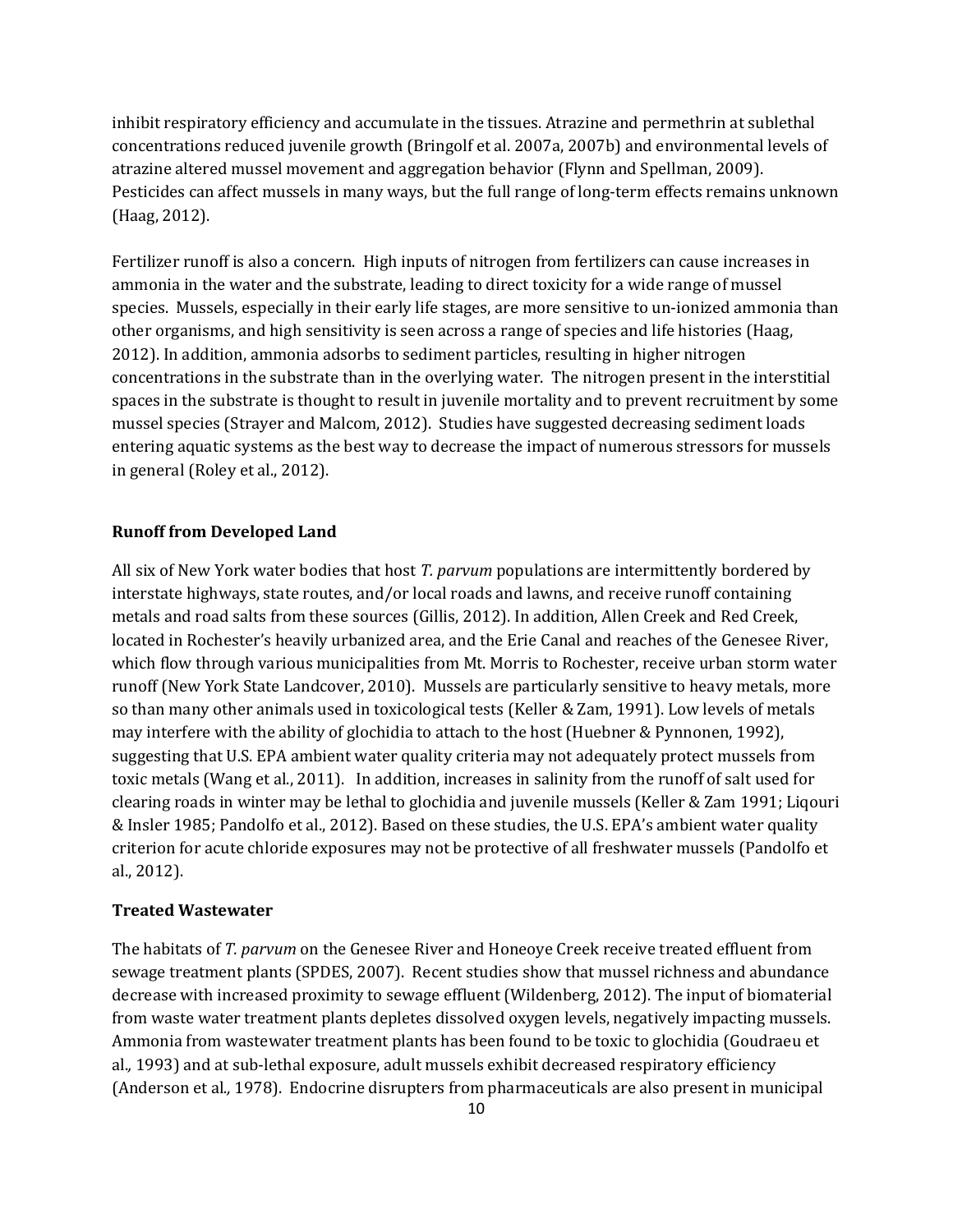sewage effluents and are increasing common in rivers and lakes (Haag, 2012). In mussels, chronic exposure to estrogenic compounds in effluents caused feminization of male mussels, but these individuals did not produce eggs, suggesting major disruption of reproductive function (Gagne et al. 2011). The long term effects of these compounds on mussels are unknown (Haag, 2012). It should be noted that in the Susquehanna basin, Harman and Lord (2010) found no evidence that waste water treatment plants were responsible for reductions in mussel species of greatest conservation need.

#### **Habitat Modifications**

Ecosystem modifications, such as in-stream work associated with, canal dredging bridge replacements, gravel mining, and vegetation removal kill mussels and destroy their habitat. For example, dredging for vegetation removal has been shown to remove up to 23% of mussels in spoils (Aldridge, 2000). Further evidence for disruption was provided by mussel surveys adjacent to approximately 20 river miles of Conewango Creek that had been channelized and straightened in the first half of the 20th century. The resulting "dredge" had no riffle or run habitat and sites just below and above this channelized section contained few or no mussels (The Nature Conservancy, 2009). Although limited in geographic scope these habitat modification activities have long term impacts on mussels and their distribution (Aldridge, 2000).

#### **Erie Canal Specific**

Based on the number of fresh shells found, it is thought that the majority of New York's *T. parvum* populations reside in the Erie Canal system. Threats present in the Erie Canal include maintenance dredging by the NY Canal Corporation and seasonal water draw downs. Seasonal draw downs of water bodies have been shown to impact unionid age distributions (Richardson et al. 2002) and it is likely that the Erie Canal water draw downs have negative impacts on *T.parvum* populations. During spring mussel surveys of the Erie Canal, it is not uncommon to find hundreds of fresh shells of multiple species, including *T. parvum,* and multiple age classes, many containing desiccating flesh along the exposed canal banks and bed (Mahar & Landry, 2013). This antidotal evidence suggests seasonal draw downs have a large impact on these populations.

In addition, invasive zebra and quagga mussels (*Dreissena polymorpha* and *Dreissena bugenis*) have been repeatedly cited as a threat to native mussel populations (Strayer & Jirka, 1997, Watters et al., 2009). En masse, Dreissenids out compete native mussels by efficiently filtering food and oxygen from the water. They reduce reproductive success by filtering native mussel male gametes from the water column and they can foul the shells of the native mussels to the point that their valves can no longer open. In heavily invested areas, they may transform a habitat by hardening the substrate, such that dislodged mussels are not able to rebury (USFWS, 1994).

### **Impoundments – Range wide**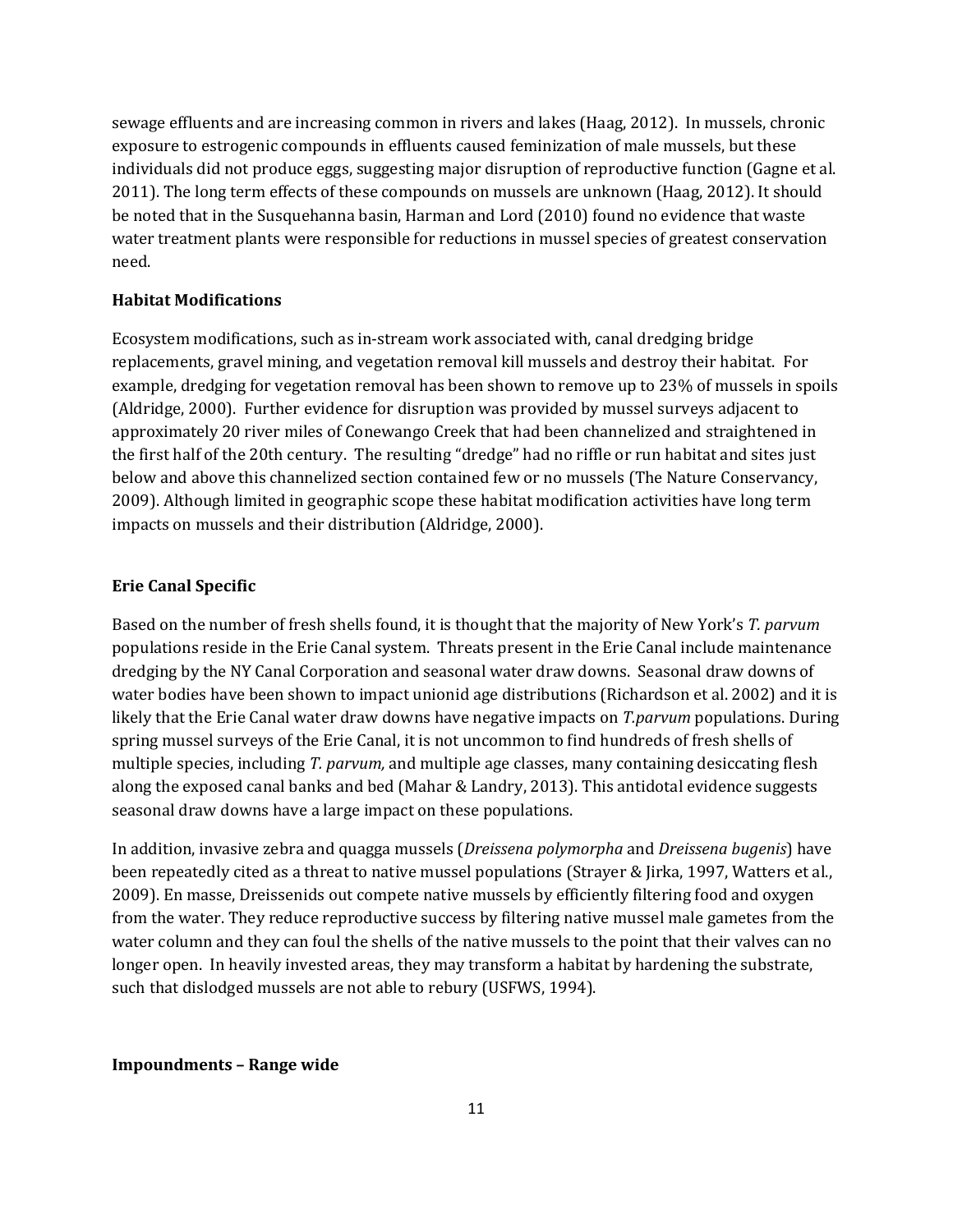Across its range, impoundments likely contributed to the reduced distribution of mussels that we see today. Vaughn and Taylor (1999) observed a mussel extinction gradient with a gradual, linear increase in mussel species richness and abundance with increasing distance downstream from impoundments. Species and their hosts that require shallow, oxygenated, fast-flowing water quickly are eliminated. Continuously cold water from both increased water depth upstream of the dam and dam discharges downstream of the dam may prevent reproduction. Impoundment increases silt load and eutrophication, resulting in changes in the fish fauna, and therefore the availability of hosts. Dams represent distributional barriers to fish hosts, and therefore to the mussels themselves. The zoogeographic patterns of several species suggest a dam-limited range. Dams also act as sediment traps, often having many feet of silt and debris caught on their upstream side. These areas generally are without mussels. Below the dam, the tailwaters often have dense mussel beds, as these reaches are the only areas left that still have oxygenated, fast moving water. This is exemplified by the distribution of beds in the lower Muskingum River, Ohio (Stansbery & King 1983; ESI 1993c).

In addition, improperly sized and poorly installed or poorly maintained culverts have impacts similar to dams in that they fragment habitat, preventing the movement by host fish, and effectively isolating mussel populations. And because culverts are located at nearly every road-stream intersection, there is the potential for landscape level fragmentation of mussel habitat.

#### **Are there regulatory mechanisms that protect the species or its habitat in New York?**



Mussel habitats receive some generic protection under several New York State regulations (NYCRR) promulgated under the authority of the New York Environmental Conservation Law (ECL), specifically Part 608 of the NYCRR: Use and Protection of Waters, and Part 617 of the NYCRR: State Environmental Quality Review (SEQR). Part 608 provides protection of some mussel habitats by regulating and requiring environmental review of the modification or disturbance of any "protected stream", its bed or bank, and removal of sand, gravel or other material from its bed or banks (608.2 Disturbance of Protected Streams). This does not provide adequate protection of mussels and their habitats as it only protects streams or particular portions of a streams for which there has been adopted by NYSDEC or any of its predecessors any of the following classifications or standards: AA, AA(t), A, A(t), B, B(t) C(t), or Streams designated (t)(trout) also include those more specifically designated (ts)(trout spawning). Mussels habitats may also receive some additional protections as the construction, repair, breach or removals of dams, and the excavation and placement of fill in navigable waters are subject to regulation and environmental review under Part 608, 608.3 and 608.5 respectively. Under part 608, projects requiring a permit can be conditioned by NYSDEC to include best management practices, such as sediment and erosion protections. Through the review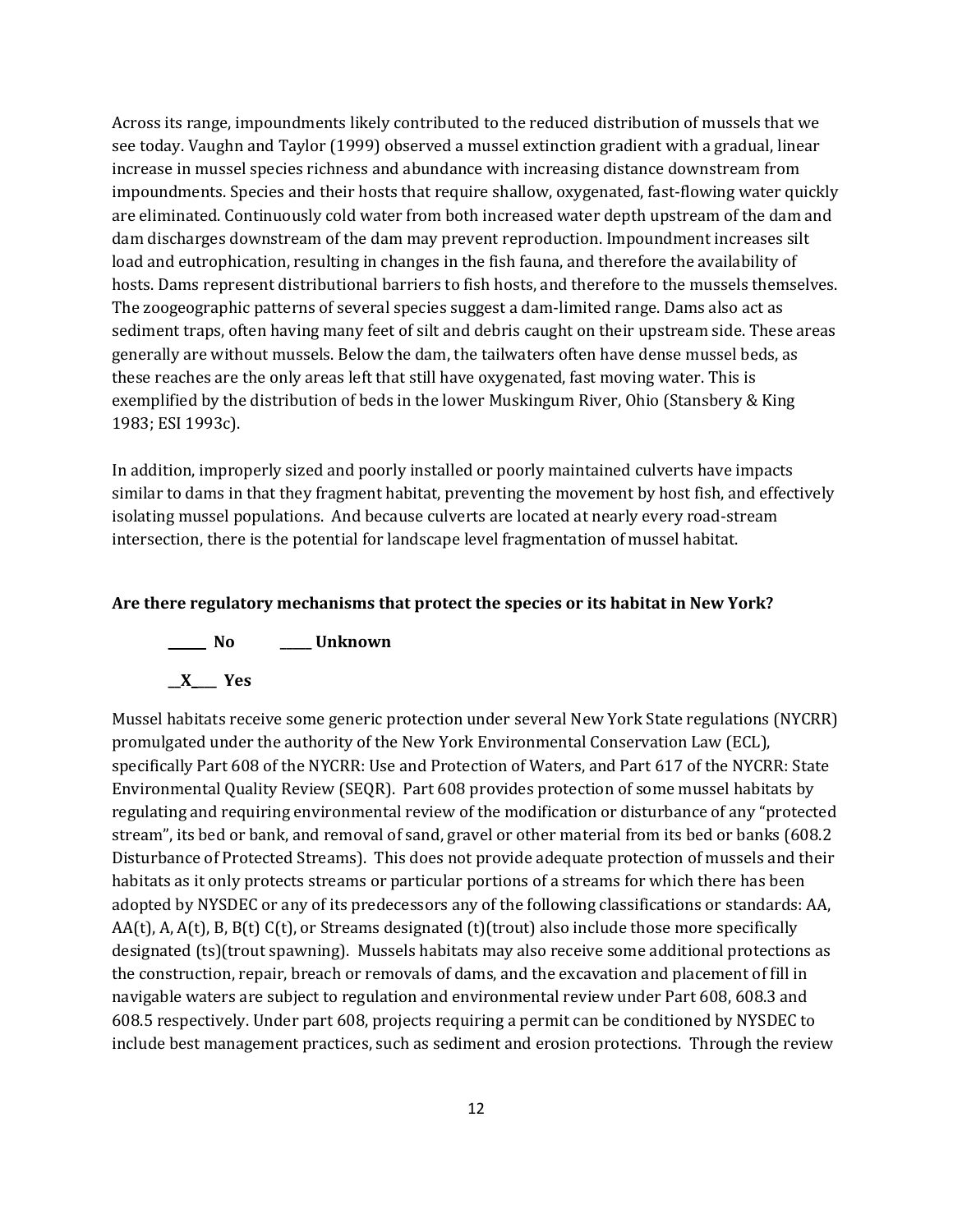process, these projects can also be modified to reduce impacts in order to meet permit issuance standards.

Under Part 608, protection of unlisted species of mussels is general and relatively limited. More importantly, Class C and D waters with mussels do not receive protection under these regulations. A significant portion of the New York's mussel resources occur within Class C and D waters. An additional but not insignificant gap in protection occurs because agricultural activities consisting of the crossing and re-crossing of a protected stream by livestock or wheeled farming equipment normally used for traditional agricultural purposes or of withdrawing irrigation water in a manner which does not otherwise alter the stream, are exempt from these regulations and environmental review.

Water quality certifications required by Section 401 of the Federal Water Pollution Control Act, Title 33 United States Code 1341(see subdivision (c)of this Section)may provide protection for freshwater mussels and their habitats from some activities that would potentially have adverse impacts by regulating construction or operation of facilities that may result in any discharge into navigable waters. Water quality certifcations set water quality-related effluent limitations, water quality standards, thermal discharge criteria, effluent prohibitions and pretreatment standards for projects on navigable waters.

The State Environmental Quality Review (SEQR, Part 617 NYCRR) may also protect mussels and their habitats by requiring the consideration of environmental factors into the existing planning, review and decision-making processes of state, regional and local government agencies for activities that require discretionary approval. SEQR requires the preparation of an Environmental Impact Statement, including an alternatives analysis, for those activities that may result in a substantial adverse change in ground or surface water quality; a substantial increase in potential for erosion, flooding, leaching or drainage problems; the removal or destruction of large quantities of vegetation or fauna; substantial interference with the movement of any resident or migratory fish or wildlife species; impacts on a significant habitat area; substantial adverse impacts on a threatened or endangered species of animal or plant, or the habitat of such a species; other significant adverse impacts to natural resources; or, a substantial change in the use, or intensity of use, of land including agricultural, open space or recreational resources, or in its capacity to support existing uses.

New York State has numerous laws and regulations that both directly or indirectly protect waters of the state (mussel habitats) including regulations governing direct discharges to surface and groundwater, storm water, agricultural activities, pesticides, flood control, and dams. Without these regulations, mussels would certainly be in worse shape; however, most of these generic protections are not adequate in scope or specific enough to mussel threats to protect the mussel resources of New York State.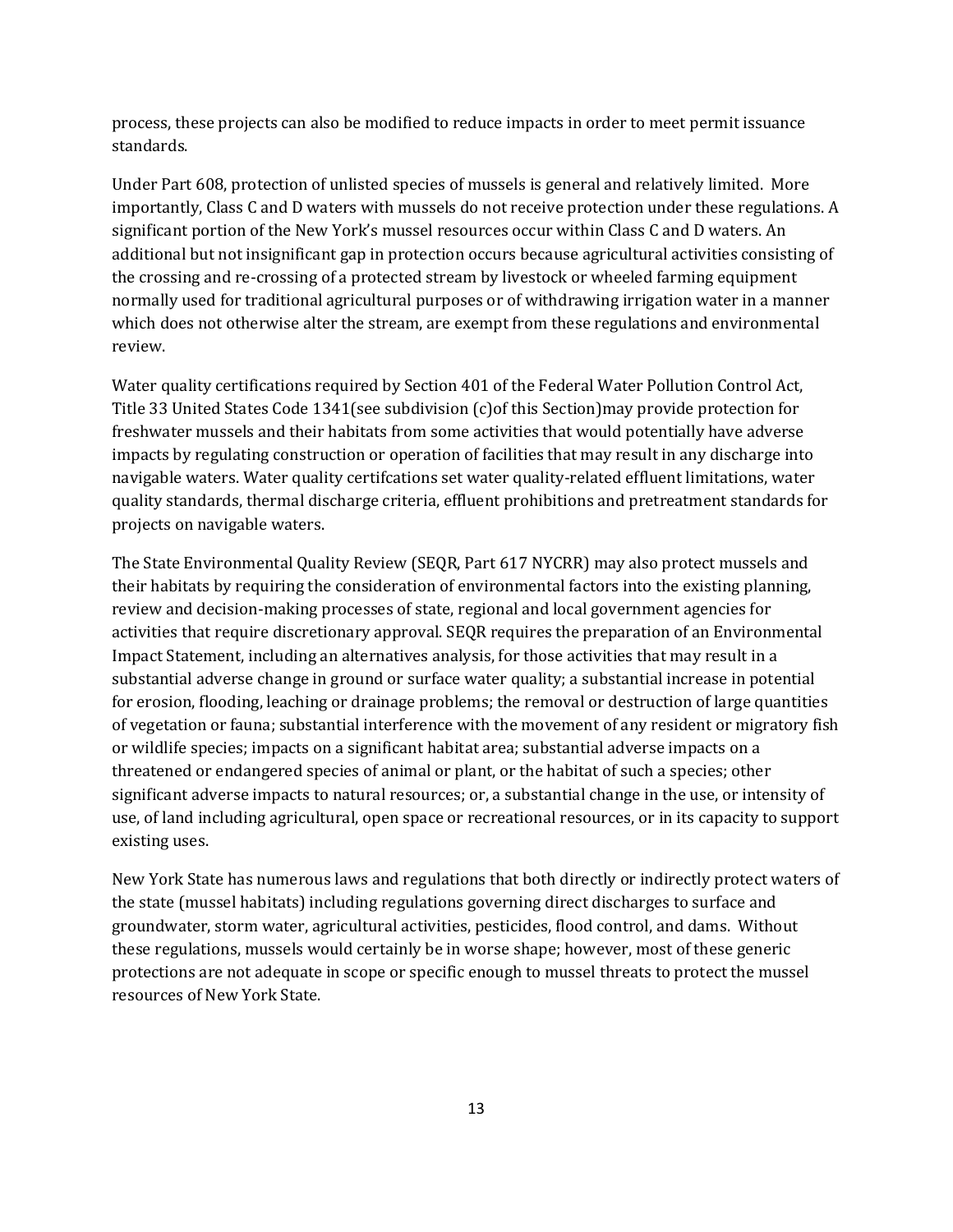## **Describe knowledge of management/conservation actions that are needed for recovery/conservation, or to eliminate, minimize, or compensate for the identified threats:**

- Priority conservation efforts for this species should focus on, but not be limited to, the Erie Canal, especially between Brockport and Palmyra, Fourmile Creek, and the Genesee River, downstream of Mt. Morris (Mahar & Landry, 2013).
- Modify marine mussel regulations or the definition of protected wildlife in NYCRR to clarify that freshwater mussels are protected under ECL. Current regulations could be interpreted that freshwater mussels may only be protected as shellfish without a season within the Marine District.
- Through landowner incentive programs or regulation, riparian buffers, particularly those that also provide shade, should be added/maintained/widened, along agricultural fields, subdivisions, and along major roads to decrease the levels of nitrogen, pesticides, sediment, heavy metals, and salts from entering these aquatic systems, as well as to moderate water temperature. Studies have suggested decreasing sediment loads entering aquatic systems as the best way to decrease the impact of numerous stressors for mussels in general (Roley & Tank, 2012).
- Require all state agencies to maintain appropriate vegetative buffers along streams, rivers and lakes on state-owned or state managed properties.
- Develop and implement a comprehensive monitoring strategy that identifies protocols, including locations and specific intervals, for regular monitoring of known mussel populations to detect assess trends and detect dangerous declines.
- Mussel sensitivity to particular pollutants should be considered or addressed in the regulation of wastewater and stormwater discharges to groundwater and surface waters, State Pollutant Discharge Elimination Systems (SPDES). This should be reflected in effluent limitations for discharges, including discharges from P/C/I facilities (Private/Commercial/Industrial), CAFO facilities (Concentrated Animal Feeding Operations), High Volume Hydraulic Fracturing Discharges, and Wastewater treatment plants, etc. Discharges whose receiving waters have mussels, particularly those with known populations of mussels listed as Endangered, Threatened, Special concern or SGCN, should be carefully reviewed for potential impacts to mussels. For example, deleterious levels of ammonia (a component of many types of discharges) and molluscicides (a commonly used water treatment chemical in discharged water) should not be permitted.
- Enforce No Discharge Zone, and promote the proper discharge of sewage by recreational boaters on the Erie Canal.
- Coordinate with local wastewater treatment facilities to improve ammonia removal of treated discharge. This has been documented as a threat to unionids at multiple life stages, and therefore needs to be addressed (Gillis, 2012).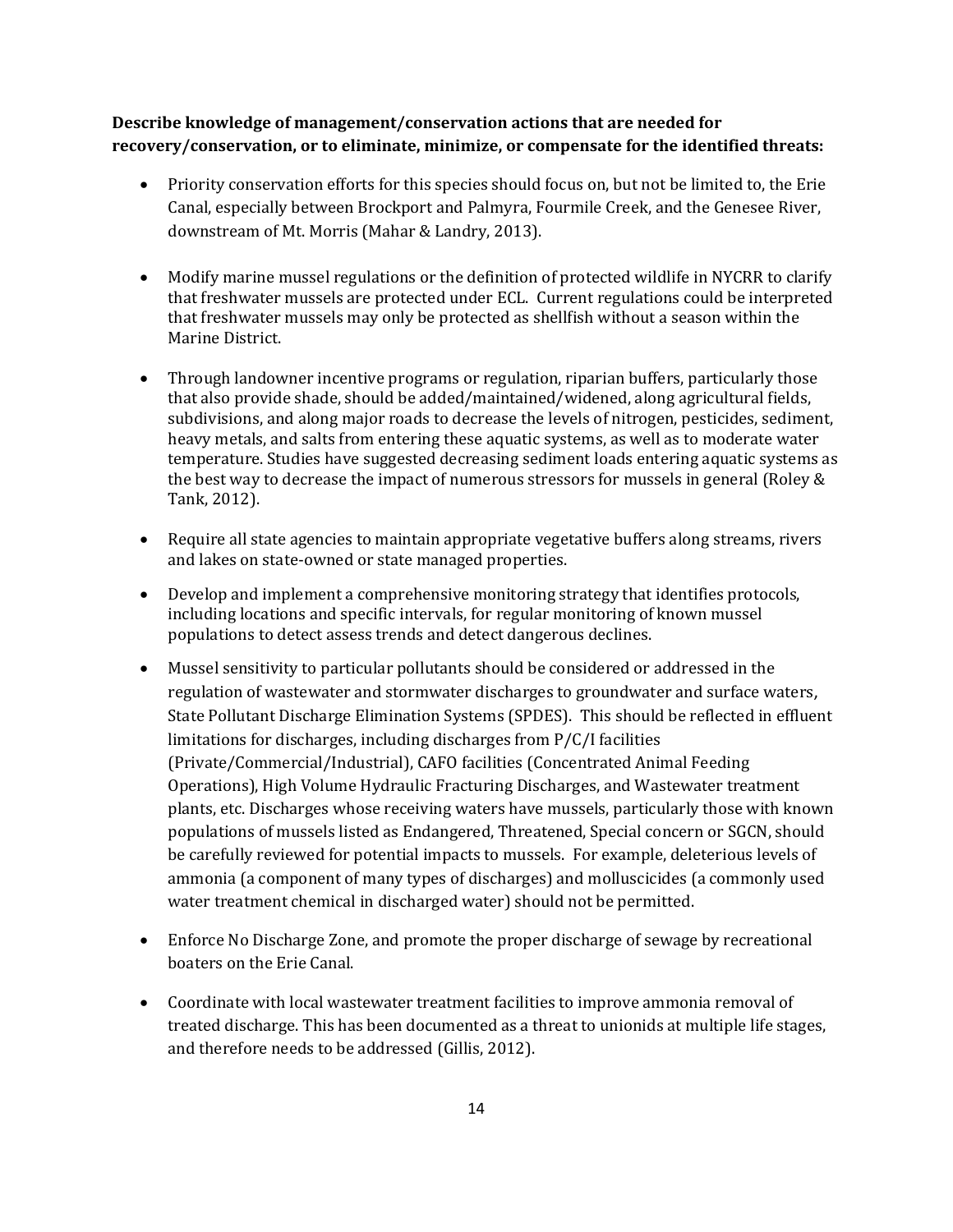- Establish a protocol whereas DEC staff work closely with state and local highway departments to reduce impacts to native mussels during maintenance and construction projects.
- Replace culverts that disrupt aquatic habitat connectivity to allow for passage of small fish species.
- Within the Great Lakes and Champlain watersheds, lamprey control efforts should consider specific, potentially adverse, impacts to native freshwater mussels when determining methods, including selection of lampricide formulations and concentrations.

Lampricide treatment managers should use caution when using the combination of TFM and niclosamide in streams with known mussel populations and every effort should be made to maintain lampricide concentrations at or near the MLC for sea lamprey to minimize the risk to this important faunal group (Boogaard, 2006).

• NYSDEC should consider sensitivity of freshwater mussels to specific pollutants in the establishment and setting of water quality standards and TMDLs for waters containing freshwater mussels. A Total Maximum Daily Load (TMDL) specifies the maximum amount of a pollutant that a waterbody can receive and still meet water quality standards. TMDLs account for all contributing sources (e.g. point & nonpoint sources, and natural background levels), seasonal variations in the pollutant load, and incorporate a margin of safety that accounts for unknown or unexpected sources of the pollutant. In essence, a TMDL defines the capacity of the waterbody to absorb a pollutant and still meet water quality standards. The Clean Water Act requires states to identify waterbodies that do not meet water quality standards after application of technology-based effluent limitations. For these "impaired waters," states must consider the development of alternative strategies, including TMDLs, for reducing the pollutants responsible for the failure to meet water quality standards.

The Comprehensive Wildlife Conservation Strategy (NYSDEC, 2006) includes recommendations for the following actions for freshwater mussels:

## **Habitat management:**

- Manage areas of important mussel populations by controlling degradation factors (e.g..) Controlling livestock access, point source or non-point source pollution, flow alteration, etc.)
- Develop methods to improve and restore freshwater bivalve habitat.

## **Habitat research:**

- Conduct research to determine habitat parameters necessary for good populations of each species of species-at-risk listed mussels.
- Research flow requirements of freshwater bivalves and model the effects of flow changes both in volume and timing.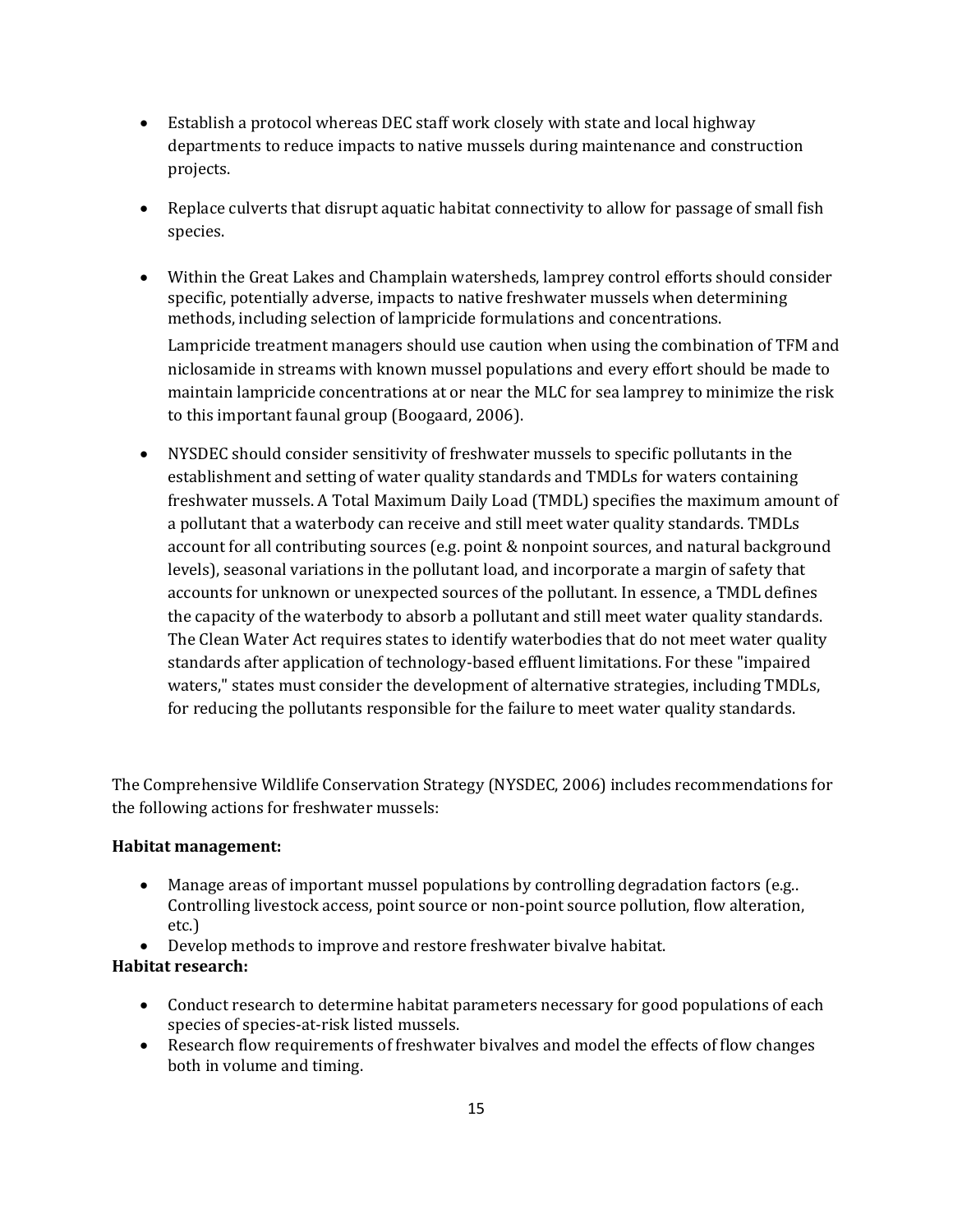• Research all parameters of mussel habitat requirements including temperature, substrate, fish, flow, food, etc.

# **Habitat restoration:**

• Restore degraded habitat areas to allow for recolonization or reintroduction of listed mussels.

## **Invasive species control:**

- Develop a monitoring/control plan that includes measures to detect invasive species problematic to freshwater bivalves in all New York watersheds and actions that will be taken to control them before they become threats.
- Conduct research on control of exotic bivalve species that compete with native mussels and exotic crustaceans or fish which may prey on them.

# **Life history research:**

- Research effects of pesticides and other chemicals, including ammonia, on all life stages of freshwater bivalves: sperm/egg, glochidia, larva, adults.
- Research potential interbreeding between *Alasmidonta varicosa* and *Alasmidonta marginata* and, if occurring, evaluate the potential threat to *A. varicosa* population integrity.
- Determine fish hosts for species where this is not known for populations living in New York.
- Research population dynamics of listed mussel species including connectivity of populations or subpopulations and genetic distinctness of populations or subpopulations.
- Determine or confirm breeding phenology and habitat conditions necessary for successful breeding for listed mussels (e.g.. mussel density, pop. level of fish host, temp, flow).

## **Modify regulation:**

• Modify marine mussel regulations to be clearer that freshwater mussels are protected under ECL.

## **New regulation:**

- Ban the importation of fish that feed on freshwater mollusks (e.g.. black carp).
- Require inclusion of all stages of freshwater mussels in testing for approval of new pesticides in New York*.*

## **Other action:**

- Develop an outreach program to private landowners through the Landowner Incentive Program to educate the public about freshwater mussel protection and initiate projects to prevent or repair impacts from land use on mussels.
- Increase regional permit control of development and highway projects that may impact native mussels.
- Develop standard monitoring/survey protocols for development projects in all watersheds in New York.
- Evaluate threats to mussels in each New York watershed and prioritize areas for actions to address the threats.
- Research the best survey methods both for detection of rare species and evaluation of population status and trends.
- Begin evaluation of members of the family Sphaeridae (fingernail clams) for inclusion into the species at risk list.

# **Population monitoring:**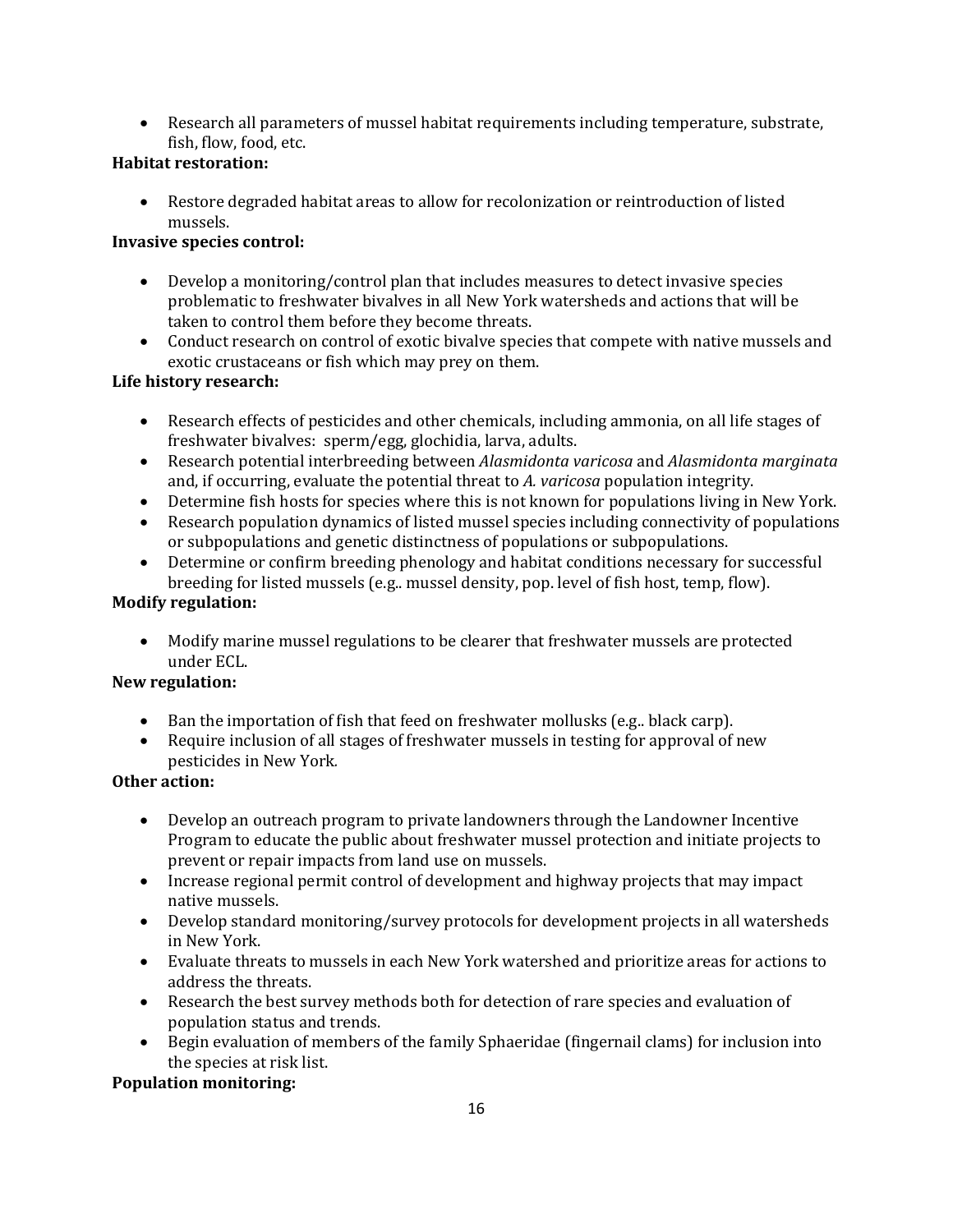- Conduct population estimates of species-at-risk listed mussel species in NY
- Conduct surveys to determine distribution of species-at-risk listed mussel species in NY.

## **Regional management plan:**

• Incorporate freshwater mussel goals and objectives into regional water quality and fish management plans and policies.

## **Relocation/reintroduction:**

• Where appropriate, reintroduce listed mussels into appropriate habitat within their historic range.

### **Statewide management plan:**

• Incorporate freshwater mussel goals and objectives into statewide water quality and fish management plans and policies.

## **VII. References**

- Aldridge, D. C. (2000). The impacts of dredging and weed cutting on a population of freshwater mussels (Bivalvia: Unionidae). *Biological Conservation*, *95*(3), 247-257.
- Anderson, K. B., Sparks, R. E., & Paparo, A. A. (1978). Rapid assessment of water quality, using the fingernail clam, *Musculium transversum*: Final Report. University of Illinois, Urbana. 130p.
- Benke, A.C. (1990). A perspective on America's vanishing streams. *Journal of the N. American Benthological Society: 9*: 77-88
- Boogaard, Michael A., *Acute Toxicity of the Lampricides TFM and Niclosamide to Three Species of Unionid Mussels,* USGS Open-File Report 2006-1106, April 2006.
- Bringolf, R. B., Cope, W. G., Eads, C. B., Lazaro, P. R., Barnhart, M. C., & Shea, D. (2007). Acute and chronic toxicity of technical‐grade pesticides to glochidia and juveniles of freshwater mussels (unionidae). *Environmental Toxicology and Chemistry*, *26*(10), 2086-2093.
- Bringolf, R. B., Cope, W. G., Barnhart, M. C., Mosher, S., Lazaro, P. R., & Shea, D. (2007). Acute and chronic toxicity of pesticide formulations (atrazine, chlorpyrifos, and permethrin) to glochidia and juveniles of Lampsilis siliquoidea. *Environmental Toxicology and Chemistry*, *26*(10), 2101-2107.
- COSEWIC. (2003). COSEWIC assessment and status report on the kidneyshell *Ptychobranchus fasciolaris* in Canada. Committee on the Status of Endangered Wildlife in Canada. Ottawa, Canada. 32 pp.
- Cummings, K. S., and Mayer, C. A. 1992. Field guide to freshwater mussels of the Midwest (p. 194). Champaign, Illinois: Illinois Natural History Survey.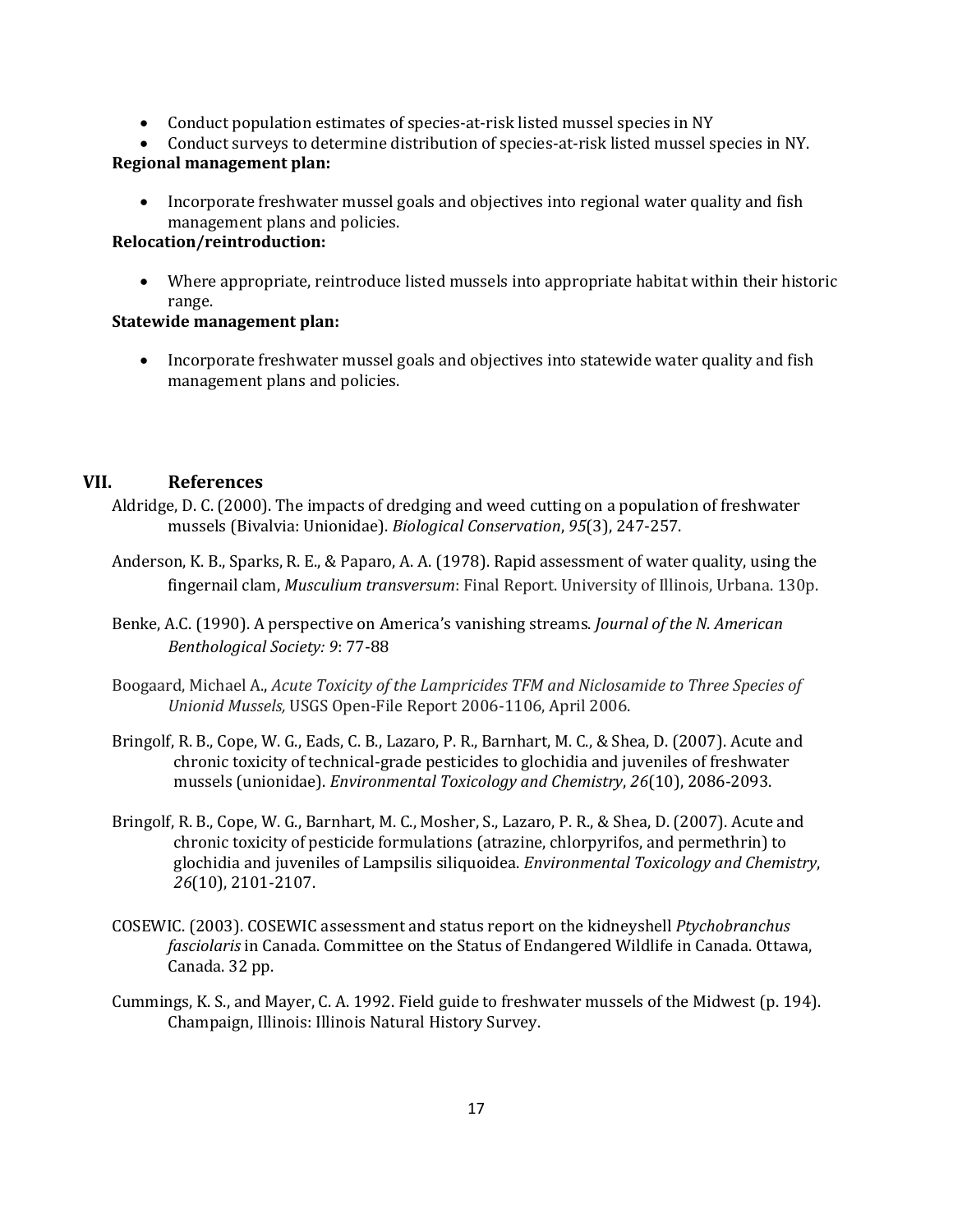- Flynn, K., & Spellman, T. (2009). Environmental levels of atrazine decrease spatial aggregation in the freshwater mussel, *Elliptio complanata*. *Ecotoxicology and Environmental Safety*, *72*(4), 1228-1233.
- Graf, D. and K. Cummings. (2011). MUSSELp Evolution: North American Freshwater Mussels. The MUSSEL Project. The University of Wisconsin. Available a[t http://mussel](http://mussel-project.uwsp.edu/evol/intro/north_america.html)[project.uwsp.edu/evol/intro/north\\_america.html](http://mussel-project.uwsp.edu/evol/intro/north_america.html)
- Gagné, F., Bouchard, B., André, C., Farcy, E., & Fournier, M. (2011). Evidence of feminization in wild *Elliptio complanata* mussels in the receiving waters downstream of a municipal effluent outfall. *Comparative Biochemistry and Physiology Part C: Toxicology & Pharmacology*, *153*(1), 99-106.
- Gillis, P. L. (2012). Cumulative impacts of urban runoff and municipal wastewater effluents on wild freshwater mussels (*Lasmigona costata*). *Science of the Total Environment*, *431*, 348-356.
- Goudraeu, S. E., Neves, R. J., & Sheehan, R. J. (1993). Effects of wastewater treatment plant effluents on freshwater mollusks in the upper Clinch River, Virginia, USA. *Hydrobiologia*, *252*(3), 211- 230.
- Haag, W. R. (2012). *North American freshwater mussels: natural history, ecology, and conservation*. Cambridge University Press.
- Harman, W.N. and P.H. Lord (2010). Susquehanna Freshwater Mussel Surveys, 2008-2010. Final report submitted to New York State Department of Environmental Conservation. SUNY Oneonta. Cooperstown, NY. 24 pp, plus appendix.
- Huebner, J. D., & Pynnönen, K. S. (1992). Viability of glochidia of two species of Anodonta exposed to low pH and selected metals. *Canadian Journal of Zoology*, *70*(12), 2348-2355.
- Keller, A. E., & Zam, S. G. (1991). The acute toxicity of selected metals to the freshwater mussel, Anodonta imbecilis. *Environmental Toxicology and Chemistry*, *10*(4), 539-546.
- Liquori, V. M., & Insler, G. D. (1985). Gill parasites of the white perch: Phenologies in the lower Hudson River. *New York Fish and Game Journal*, *32*(1), 71-76.
- Mahar, A.M. and J.A. Landry. (2013). State Wildlife Grants Final Report: Inventory of Freshwater Mussels in New York's Southeast and Southwest Lake Ontario Basins, 2008-2013. New York State Department of Environmental Conservation. Avon, NY. *In progress*.
- McMurray, S.E., Faiman, J.S., Roberts, A., Simmons, B., and Barnhart, C.M. (2012). A guide to Missouri's freshwater mussels. Missouri Department of Conservation, Jefferson City, Missouri.
- Metcalfe-Smith, J., A. MacKenzie, I. Carmichael, and D. McGoldrick. (2005). Photo Field Guide to the Freshwater Mussels of Ontario. St. Thomas Field Naturalist Club. St. Thomas, ON, 60pp.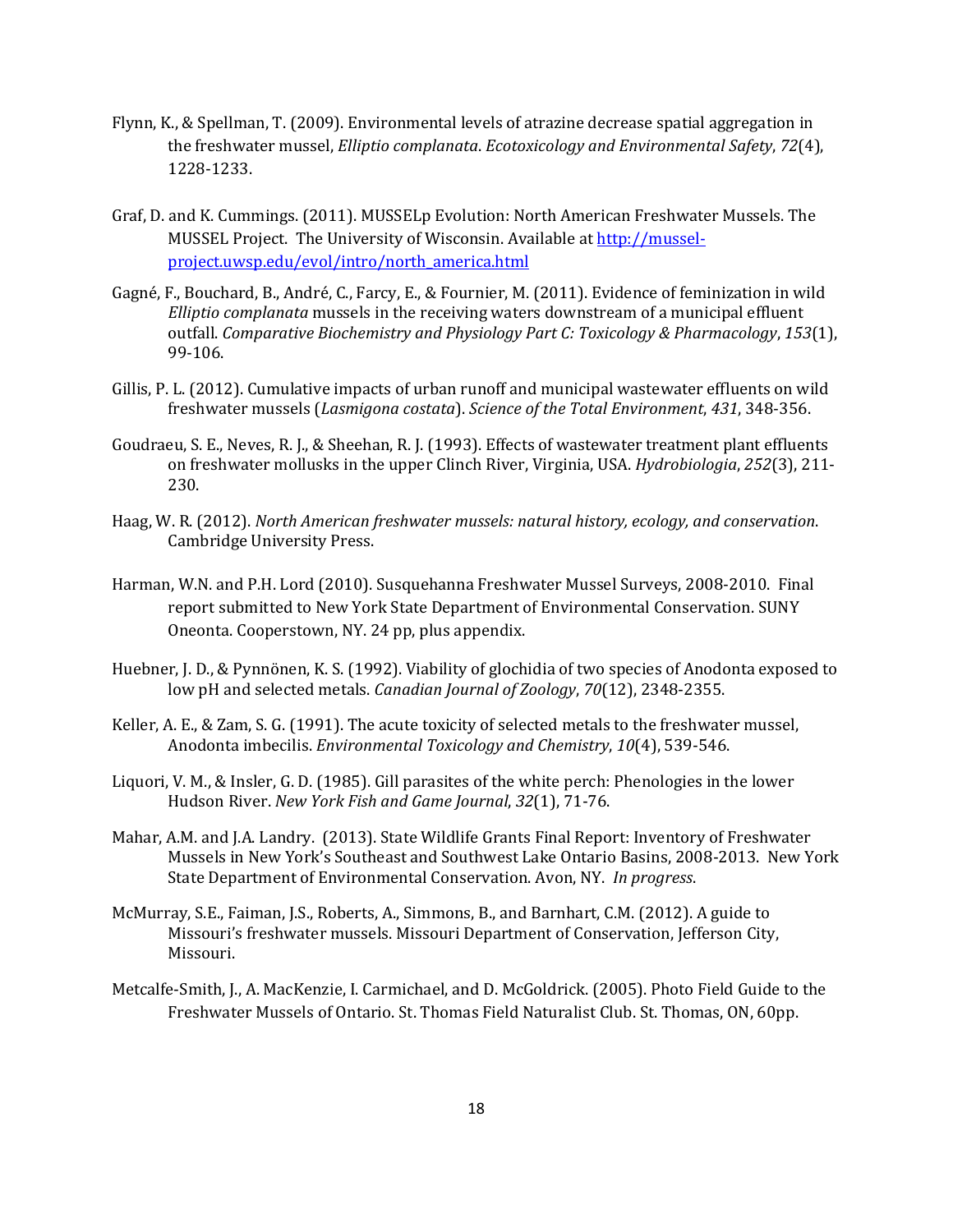- Natural Heritage Program Element Occurrences [ARC/INFO coverages] (2013). New York Natural Heritage Program, Albany, NY. Available: NYS Department of Environmental Conservation Master Habitat Data Bank's Data Selector.
- NatureServe. (2013). NatureServe Explorer: An online encyclopedia of life [web application]. Version 7.1. NatureServe, Arlington, Virginia. Available http://www.natureserve.org/explorer. (Accessed: February 12, 2013).
- New York State Department of Environmental Conservation. (2006). *New York State Comprehensive Wildlife Conservation Strategy*. Albany, NY: New York State Department of Environmental Conservation.
- New York State Landcover, Version 1. [SDE raster digital data] (2010). National Gap Analysis Program. Moscow, Idaho. Available: NYS Department of Environmental Conservation Master Habitat Data Bank's Data Selector.
- Northeastern Aquatic Habitat Classification System (NAHCS) GIS map for streams and rivers, [vector digital data] (2010). US Environmental Protection Agency, the US Geological Survey, and The Nature Conservancy Eastern Conservation Science. Boston, MA. Available: NYS Department of Environmental Conservation Master Habitat Data Bank's Data Selector.
- Parmalee, P.W. & A.E. Bogan. (1998). The Freshwater Mussels of Tennessee. University of Tennessee Press: Knoxville, Tennessee. 328 pp.
- Pilger, T. J., & Gido, K. B. (2012). Variation in Unionid Assemblages between Streams and a Reservoir within the Kansas River Basin. *The American Midland Naturalist*, *167*(2), 356-365.
- Pandolfo, T. J., Cope, W. G., Young, G. B., Jones, J. W., Hua, D., & Lingenfelser, S. F. (2012). Acute effects of road salts and associated cyanide compounds on the early life stages of the unionid mussel *Villosa iris*. *Environmental Toxicology and Chemistry*, *31*(8), 1801-1806.
- Richardson, S. M., Hanson, J. M., & Locke, A. (2002). Effects of impoundment and water-level fluctuations on macrophyte and macroinvertebrate communities of a dammed tidal river. *Aquatic Ecology*, *36*(4), 493-510.
- Roley, S.S. (2012). The influence of floodplain restoration on stream ecosystem function in an agricultural landscape. (unpublished doctoral dissertation). University of Notre Dame, Notre Dame, Indiana. Submitted for publishing with Tank, J.L.
- Roley, S. S., J. Tank, and M. A. Williams (2012), Hydrologic connectivity increases denitrification in the hyporheic zone and restored floodplains of an agricultural stream, *J. Geophys. Res.*
- Stansbery, D. H., & King, C. C. (1983). Management of Muskingum River mussel (unionid mollusk) populations. Final Report to the U.S. Department of Commerce, and the Ohio Department of Natural Resources. *Ohio State University Museum of Zoology Reports*. 79 p.
- State Pollutant Discharge Elimination System (SPDES) New York State [vector digital data]. (2007). Albany, New York: New York State Department of Environmental Conservation. Available: http://gis.ny.gov/gisdata/inventories/details.cfm?dsid=1010&nysgis=